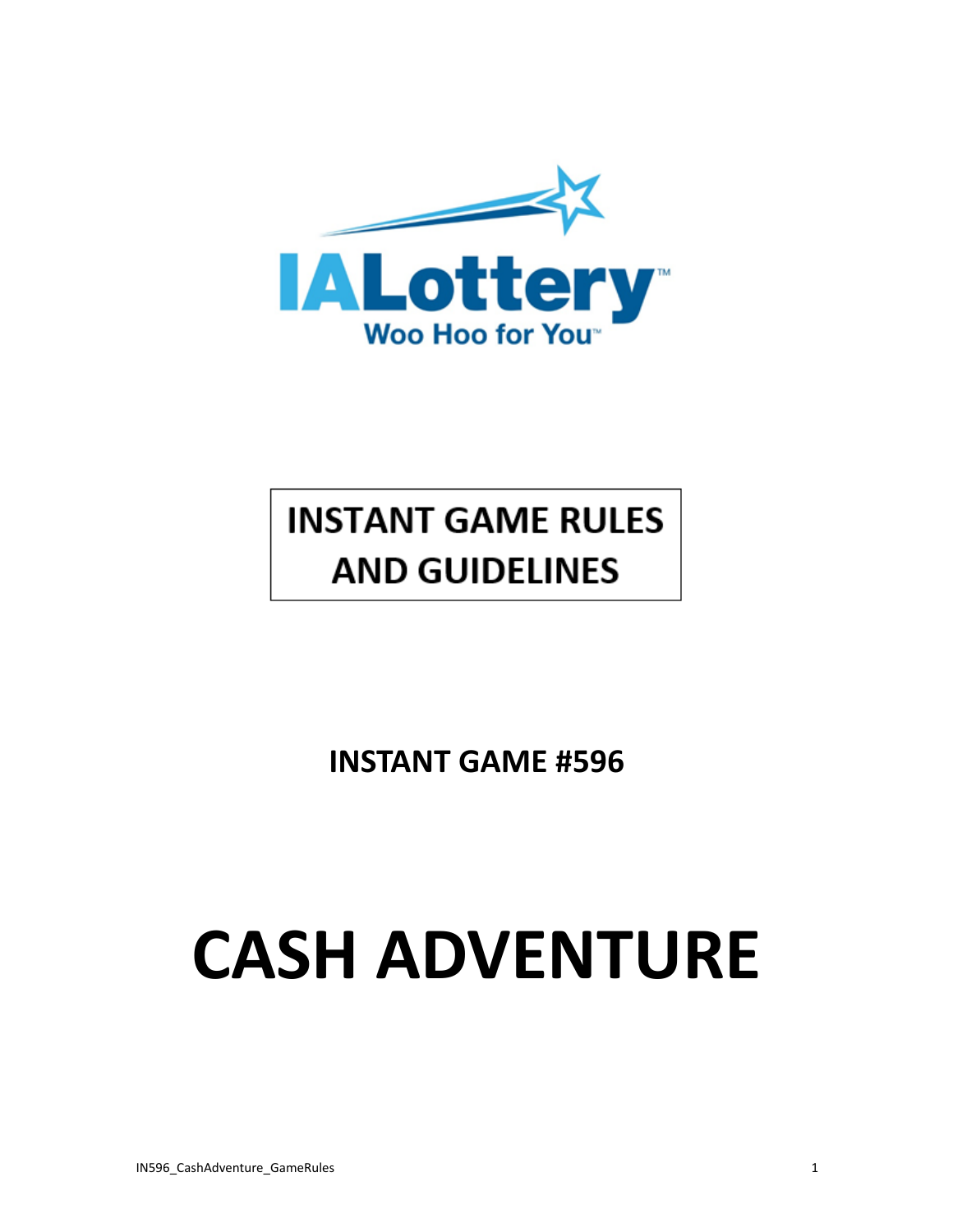#### **SECTION 1** - **PURPOSE OF GUIDELINES**

These game specific rules and guidelines are issued pursuant to Iowa Code Section 99G.9(4) (2021) and are intended to supplement the Iowa Lottery's administrative rules published in Chapter 531 of the Iowa Administrative Code. In the event of inconsistency, these game specific rules control any contrary administrative code provisions.

#### **SECTION 2** - **EFFECTIVE DATE**

These rules become effective on June 7, 2022 and will remain effective through the announced end of Instant Game #596 unless earlier modified or rescinded by the Iowa Lottery Authority CEO.

#### **SECTION 3** – **DEFINITIONS**

- 3.1 "Ticket" means an Iowa Instant Game #596 Ticket.
- 3.2 "Ticket Validation Code" for Instant Game #596 is the unique ten (10) character code printed in the game play area on the front of the Ticket underneath the rub-off area and overprint.
- 3.3 **"Pack"** means a pack of fan-folded Instant Game Tickets which are attached to each other by perforations. These fan-folded tickets are packed in plastic shrink wrapping. In Instant Game #596, a "Pack" shall consist of 100 Instant Game Tickets fan-folded bearing a common Pack Number and having a Ticket Number starting at 000 and continuing through 099.
- 3.4 **The Track Ticket Number**" is the twelve (12) digit number of the form 596-100001-000 printed on the back of the ticket and above the barcode in black ink. This number shall also appear on the front of the ticket in the abbreviated form 100001-000. A Universal Product Code (UPC) Number shall also be printed on the back of the Ticket.
- 3.5 "Same Play Area Symbols" for Instant Game #596 are as follows: There are two (2) play areas with forty (40) GAME 1 through GAME 3 play spots, eighteen (18) YOUR NUMBERS play spots and fourteen (14) prize spots. Possible Play Symbols are listed below. The Game Play Area Symbols and their related Captions will be imaged in black ink.

GAME 1 - GAME 3 PLAY SYMBOLS

01 02 04 06 07 08 09 11 12 13 14 16 17 18 19 21 22 23 24 25 26 27 28 29 31 32 33 34 35 36 37 38 39 40 41 42 43 44 45 46

#### YOUR NUMBERS PLAY SYMBOLS

01 02 04 06 07 08 09 11 12 13 14 16<br>17 18 19 21 22 23 24 25 26 27 28 29 31 32<br>33 34 35 36 37 38 39 40 41 42 43 44 45 46

#### PRIZE SYMBOLS

| \$3    | \$5          | \$10   | \$15          | \$20           |
|--------|--------------|--------|---------------|----------------|
| THRDOL | FIVDOL       | TENDOL | <b>FIFTN</b>  | THENTY         |
| \$30   | \$50         | \$100  | \$500         | \$30,000       |
| THIRTY | <b>FIFTY</b> | ONEHUN | <b>FIVHUN</b> | <b>THRYTHO</b> |

#### LEGEND

#### YOUR NUMBERS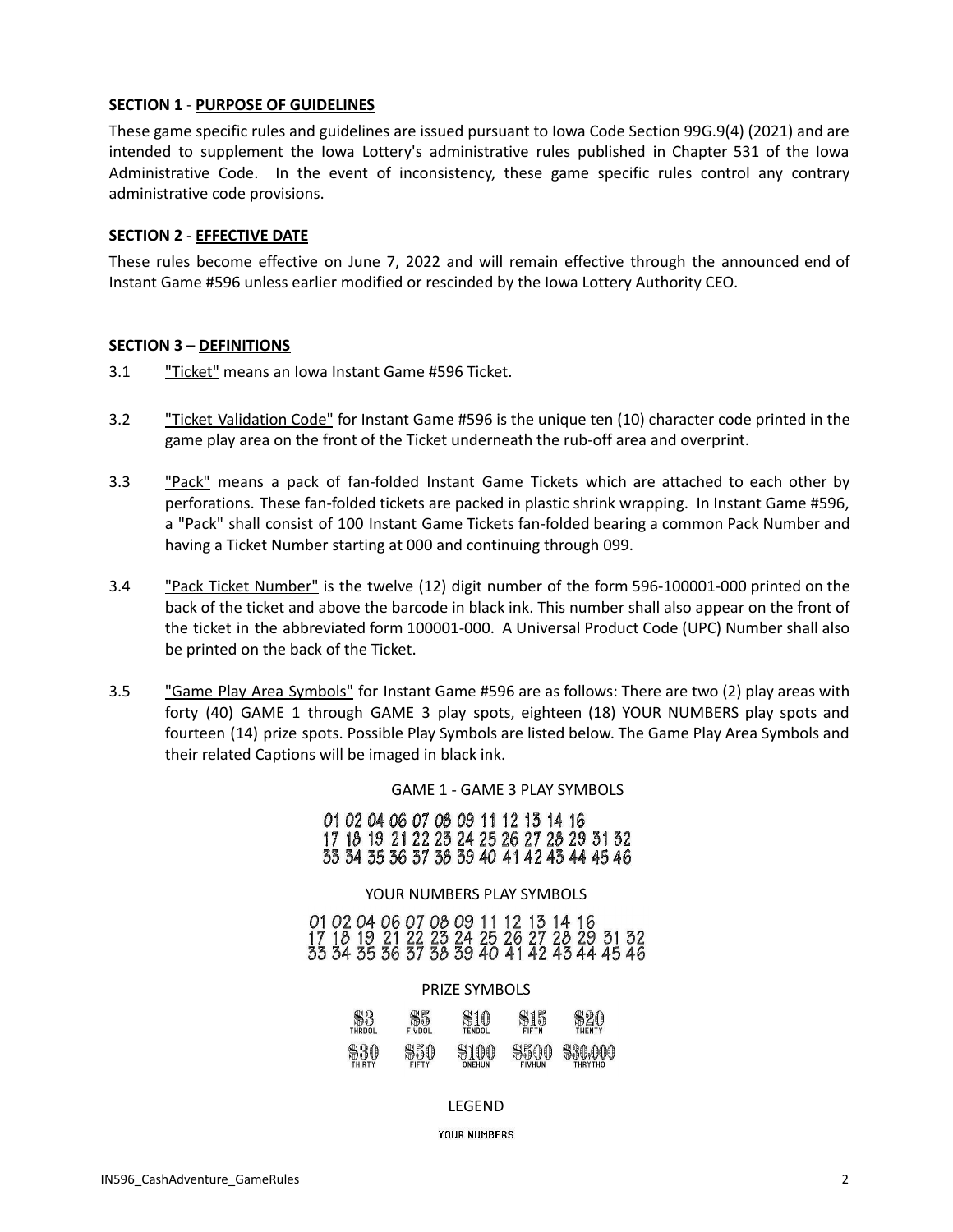- 3.6 "Legends": The legend CHECK YOUR TICKET will be base printed in magenta above the Validation Data Matrix Barcode.
- 3.7 A "Non-winning Ticket" is defined as an Iowa Instant Game #596 Ticket which is not intended to be a winning ticket.

# **SECTION 4** - **DETERMINATION OF INSTANT PRIZE WINNERS**

4.1 "Game Play Area": "CASH ADVENTURE" is an Instant Ticket game which consists of two (2) play areas with forty (40) GAME 1 through GAME 3 play spots, eighteen (18) YOUR NUMBERS play spots and fourteen (14) prize spots. Scratch the YOUR NUMBERS play area. Then scratch the corresponding numbers in GAMES 1, 2 and 3. Match all numbers in the same row across, win prize shown in prize box for that row. The consolidated prize amounts are:

| \$3.00      | (Three dollars) or        |
|-------------|---------------------------|
| \$5.00      | (Five dollars) or         |
| \$10.00     | (Ten dollars) or          |
| \$15.00     | (Fifteen dollars) or      |
| \$20.00     | (Twenty dollars) or       |
| \$30.00     | (Thirty dollars) or       |
| \$50.00     | (Fifty dollars) or        |
| \$100.00    | (One hundred dollars) or  |
| \$500.00    | (Five hundred dollars) or |
| \$30,000.00 | (Thirty thousand dollars) |

- 4.2 No portion of the display printing nor any extraneous matter whatsoever shall be usable or playable as a part of the Instant Game.
- 4.3 In all events, the determination of prize winners shall be subject to the general Ticket validation requirements set forth in Section 6 of these Rules and the requirements set out on the back of each Instant Game Ticket.
- 4.4 The Ticket Validation Number (including any portion thereof) is not a Play Symbol and is not usable as such.

# **SECTION 5** - **NUMBER AND VALUE OF INSTANT PRIZES**

There will be approximately 1,007,200 Tickets in the game. The expected number and value of prizes in the game are as follows:

| <b>Instant Prize</b> | <b>Number of Prizes in Game</b> | <b>Chances of Winning</b> | <b>Method of Payment</b> |
|----------------------|---------------------------------|---------------------------|--------------------------|
| \$3.00               | 191,368                         | 1:5.26                    | Paid by Retailer         |
| \$5.00               | 50,410                          | 1:19.98                   | Paid by Retailer         |
| \$10.00              | 20,119                          | 1:50.06                   | Paid by Retailer         |
| \$15.00              | 10,072                          | 1:100.00                  | Paid by Retailer         |
| \$20.00              | 10,072                          | 1:100.00                  | Paid by Retailer         |
| \$30.00              | 3,341                           | 1:301.47                  | Paid by Retailer         |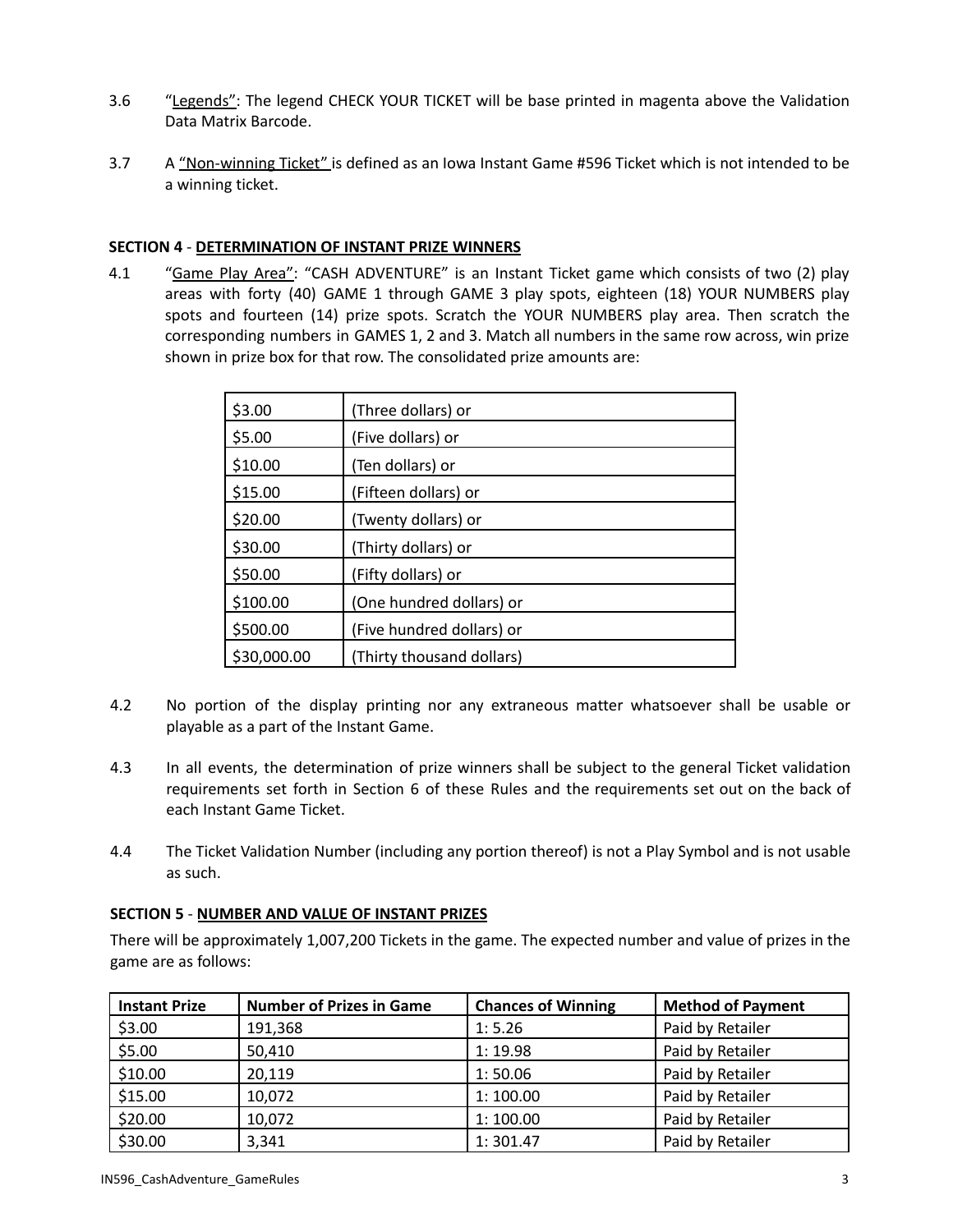| \$50.00     | 1.255 | 1:802.55      | Paid by Retailer |
|-------------|-------|---------------|------------------|
| \$100.00    | 421   | 1: 2.392.40   | Paid by Retailer |
| \$500.00    | 83    | 1: 12.134.94  | Paid by Retailer |
| \$30,000.00 |       | 1: 125.900.00 | Paid by Lottery  |

| The overall odds are 1: 3.51. |  |  |  |
|-------------------------------|--|--|--|
|-------------------------------|--|--|--|

In the event additional Tickets are ordered in the game, the Lottery will issue an addendum to these rules containing an updated table reflecting the additional number of tickets, number of prizes and odds.

### **SECTION 6** - **INSTANT TICKET VALIDATION REQUIREMENTS**

Besides meeting all of the other requirements in these rules and as printed on the back of each Instant Game Ticket, the following Validation Requirements will apply with regard to the Instant Game Tickets in Iowa Instant Game #596.

- 6.1 To be a valid Instant Game Ticket, all of the following requirements must be met:
	- A. The Ticket must be complete, and not miscut, and have exactly two (2) play areas with forty (40) GAME 1 through GAME 3 play spots, eighteen (18) YOUR NUMBERS play spots and fourteen (14) prize spots and their related Captions appearing under the rub-off in the Game Play area. The ticket front must have exactly one (1): Legend CHECK YOUR TICKET and related Validation Data Matrix Barcode in the SCRATCH 2 CASH area; Pack-Ticket Number; Validation Number under the rub-off area; Packaging barcode. The ticket back must have exactly one (1): Validation Barcode with human readable game-pack-ticket number appearing above it; UPC Barcode.
	- B. Each of the Play Symbols, Prize Symbols and Captions must be present in its entirety and must be fully legible.
	- C. Each of the Play Symbols, Prize Symbols and Captions must be printed in black ink.
	- D. The ticket shall be intact.
	- E. The Pack Ticket Number and Ticket Validation Number must be present in their entirety and be fully legible. The Ticket Validation Number shall correspond, using the Lottery's codes, to the Play Symbols on the Ticket.
	- F. The ticket shall not be mutilated, altered, unreadable, reconstituted, or tampered with in any manner.
	- G. The Ticket must not be counterfeit in whole or in part.
	- H. The Ticket Validation Number and the Pack Ticket Number shall be printed in black ink.
	- I. The Ticket must have been issued by the Lottery in an authorized manner.
	- J. The Ticket must not be stolen nor appear on any list of omitted Tickets on file at the Lottery.
	- K. The Prize Symbols, Game Symbols and Captions, Ticket Validation Number and Pack Ticket Number must be right side up and not reversed in any manner.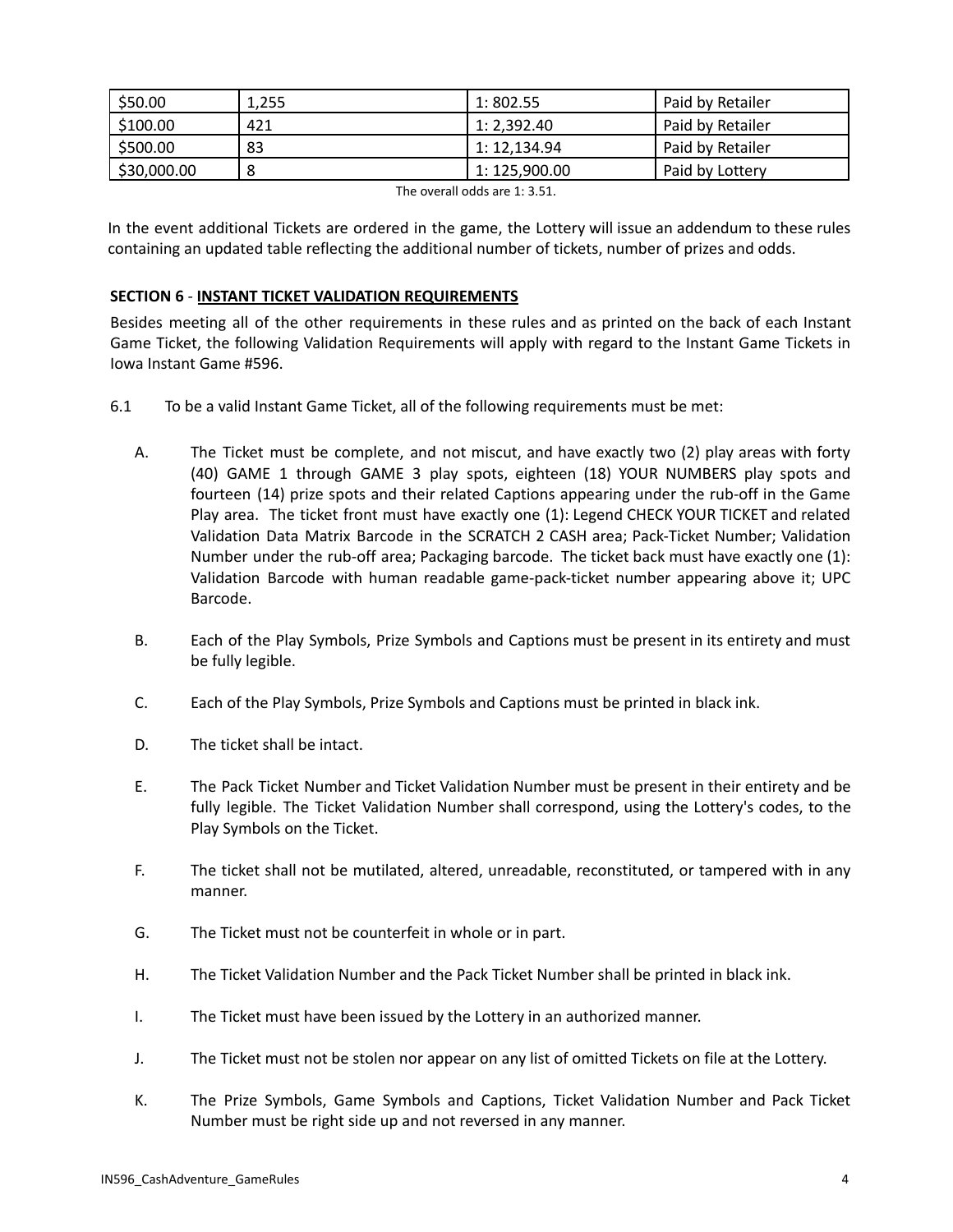- L. The Ticket Validation Numbers of an apparent winning Ticket shall appear on the Lottery's official list of Ticket Validation Numbers of winning Tickets; and a Ticket with that Ticket Validation Number shall not have been paid previously.
- M. The Ticket must not be blank or partially blank, misregistered, defective, or printed or produced in error.
- N. The Game Play Area must be exactly as described in section 3.5.
- O. Each of the Prize Symbols, Game Symbols and Captions on the Ticket must be printed in the Symbol Font and must correspond precisely to the artwork on file at the Lottery; each of the legends must correspond precisely to the artwork on file at the Lottery; the Pack Ticket Number must correspond precisely to the artwork on file at the Lottery; and the Ticket Validation Number must be printed in the Ticket Validation Font and must correspond precisely to the artwork on file at the Lottery.
- P. The display printing must be regular in every respect and correspond precisely with the artwork on file at the Lottery.
- Q. The Ticket must pass all additional validation tests provided for in the Rules of the Iowa Lottery and confidential validation tests of the Lottery.
- 6.2 A Ticket which fails any of the Lottery's validation checks is invalid and ineligible for any prize. The CEO may replace an invalid Ticket with an un-played Ticket from the same game or any other game. If an invalid or defective Ticket is purchased or lawfully obtained, the only responsibility or liability of the CEO shall be the replacement of the defective Ticket with an un-played Ticket from the same game or any other game, or a refund of the sale price of the Ticket. By purchasing or lawfully obtaining a Ticket, a player agrees to the terms of these rules, including but not limited to the limitation of remedy for an invalid or defective Ticket.

# **SECTION 7 - INSTANT TICKET CLAIM PERIOD AND TICKET RESPONSIBILITY**

- 7.1 All game prizes must be claimed within ninety (90) days of the announced end of the game. All mailed prize claims must be sent to the official mailing address available at ialottery.com, and received by the Lottery prior to the expiration of the claim period set forth above. Any prize not claimed within the period specified herein and, in the manner, specified on the back of each Ticket shall be forfeited. In the event the last day to claim a prize falls on a Saturday, a Sunday, a legal holiday or any other day appointed or recommended by the Governor of Iowa or the President of the United States as a day of fasting or thanksgiving, the time to claim shall be extended to the close of business on the next day thereafter when Lottery offices are open for business. The Lottery reserves the right to require the claimant to claim a prize in person, including but not limited to when claimant is legally required to fill out tax forms in order to claim the prize.
- 7.2 An instant game Ticket is a bearer instrument until signed on the back by the owner.
- 7.3 The Lottery shall not be responsible for lost or stolen Tickets.
- 7.4 The Lottery shall not be responsible for Tickets lost in the mail, mailed to an incorrect address or mailed to an address other than the addresses specified by the Lottery to receive prize claims, or tickets not received by the Lottery before the expiration of the claim period set forth in these rules.